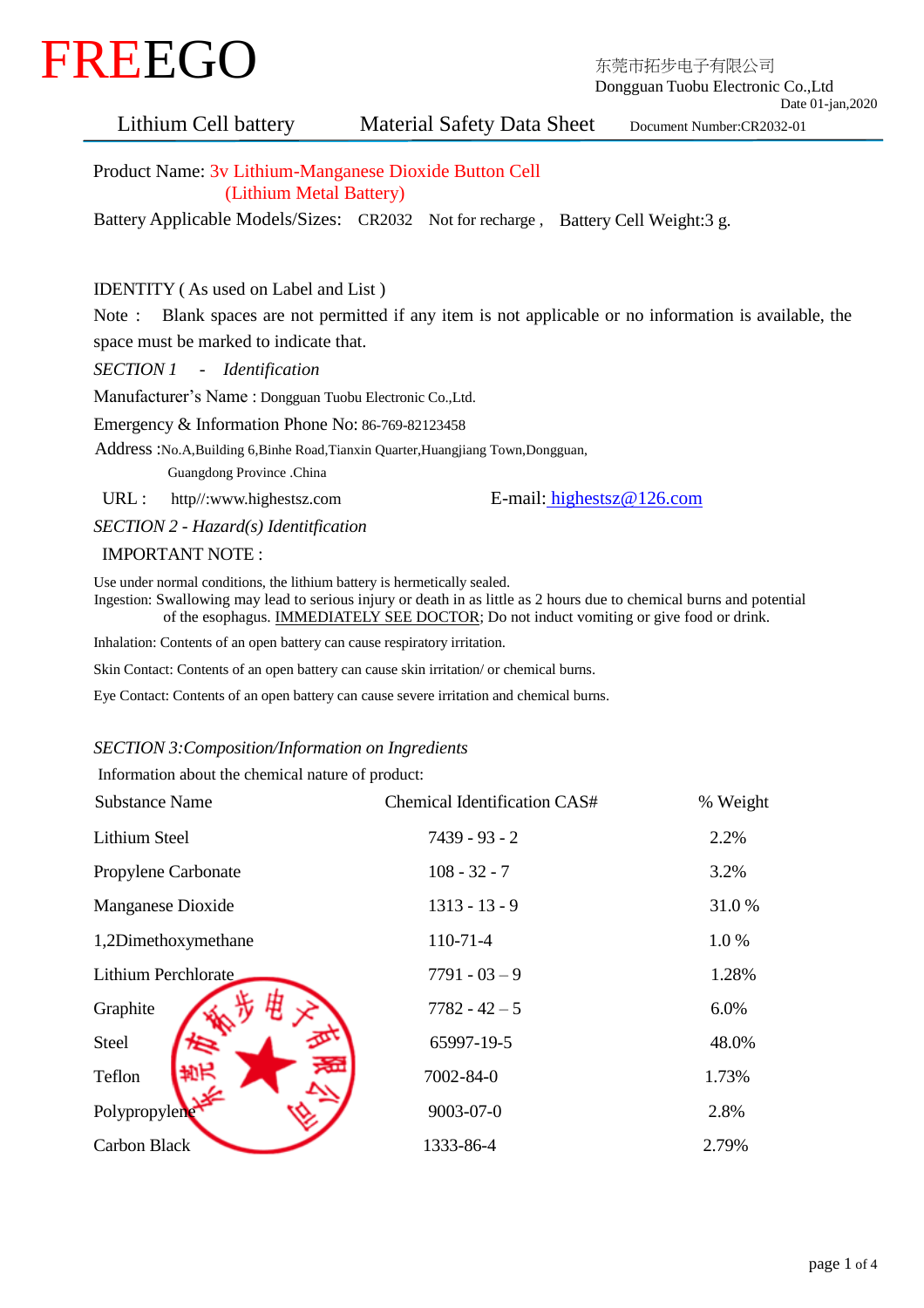# 东莞市拓步电子有限公司 FREEGO

 Dongguan Tuobu Electronic Co.,Ltd Date 01-jan,2020

# Lithium Cell battery Material Safety Data Sheet Document Number:CR2032-01

### *SECTION 4:First Aid Measures*

 Ingestion: Swallowing may lead to serious injury or death in as little as 2 hours due to chemical burns and potential of the esophagus. IMMEDATELY SEE DOCTOR; Do not induce vomiting or give food or drink.

Inhalation :Provide fresh air and seek medical attention.

Skin Contact: Remove contaminated clothing and wash skin with soap and water. If a chemical burn occurs of if irritation

persists, seek medical attention.

Eye Contact: Immediately flush eyes thoroughly with water for at least 15 minutes, lifting upper and lower lids, until no evidence of the chemical remains. Seek medical attention.

### *SECTION 5:Fire-Fighting Measures*



 In case of fire where lithium batteries are present, flood area with water or smother with a Class D fire extinguishant appropriate for lithium metal, such as lith-X. Water may not extinguish burning batteries but will cool the adjacent batteries and control the spread of fire. Burning batteries will burn themselves out. Virtually all fires involving lithium batteries can be controlled by flooding with water. However, the contents of the battery will react with water and form hydrogen gas. In a confined space, hydrogen gas can from an explosive mixture. In this situation, smothering agents are recommended. A smothering agent will extinguish burning lithium batteries. Emergency Responders should wear self-contained breathing apparatus. Burning lithium manganese dioxide battery produce toxic and corrosive lithium hydroxide fumes.

### *SECTION 6:Accidental Release Measures*

Ventilation Requirements: Room ventilation may be required in areas where there are open or leaking batteries.

Respiratory Protection : Avoid exposure to electrolyte fumes from open or leaking batteries.

Eye Protection: Wear safety glasses with side shields if handling an open or leaking battery.

 Gloves: Use neoprene or natural rubber gloves if handling an open or leaking battery.Battery materials should be collected in a leak-proof container.

### *SECTION 7:Handling and storage*

- Storage : Store in a cool, well ventilated area. Elevated temperatures can result in shortened battery life.In locations that handle large quantities of lithium batteries, such as warehouse, lithium batteries should be isolated from unnecessary combustible.
- Mechanical Containment: If potting or sealing the battery in an airtight or watertight container is required, consult your Tuobu Battery Limited representative for precautionary suggestions.Do not obstruct safety release vents on batteries.Encapsulation of batteries will not allow cell venting and can cause high pressure rupture.
- Handling: Accidental short circuit for a few seconds will not seriously affect the battery. Prolonged short circuit will cause the battery to lose energy, generate significant heat and can cause the safety release vent to open. Source of short circuits include jumbled batteries in bulk containers, metal jewelry, metal covered tables or metal belts used for assembly of batteries into devices. Damaging a lithium battery may result in an internal short circuit.

 The contents of an open battery, including a vented battery, when exposed to water, may result in a fire and/or explosion. Crushed or damaged batteries may result in a fire.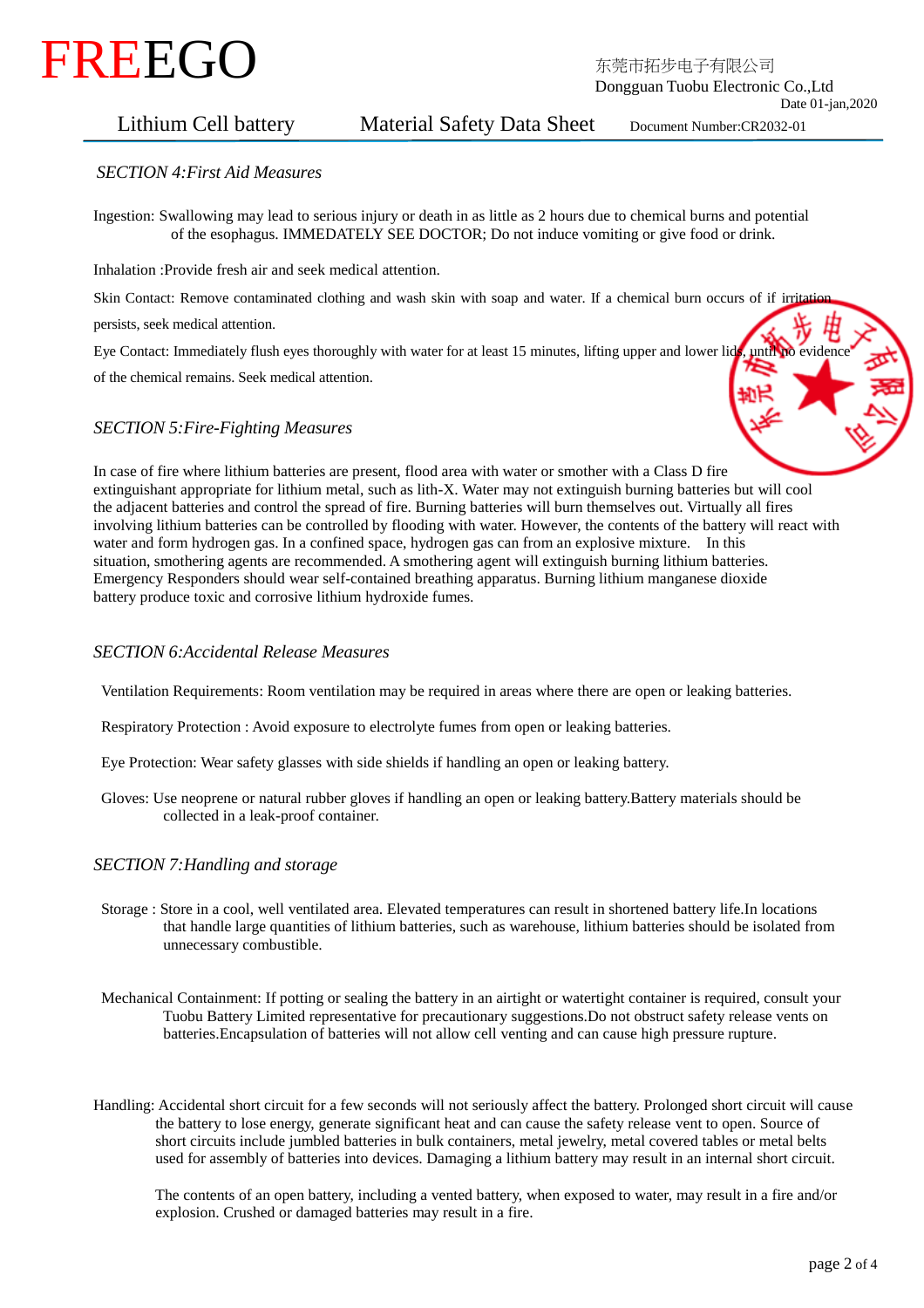

 Dongguan Tuobu Electronic Co.,Ltd Date 01-jan,2020

# Lithium Cell battery Material Safety Data Sheet Document Number:CR2032-01

 If soldering or welding to the battery is required, consult us for proper precaution to prevent seal damage or short circuit.

 Charging: This battery is manufactured in a charged state. Its is not designed for recharging. Recharging can cause battery leakage or in some case, high pressure rupture. Inadvertent charging can occur if a battery is installed backwards.

### *SECTION 8:Exposure Controls/Personal Protection*

 Ventilation Requirements : N.A. Respiratory Protection : N.A. Eyes Protection : N.A. Gloves : N.A.

### *SECTION 9:Physical and Chemical Properties*

Boiling Point : N.A. Specific Gravity ( $H2O = 1$ ) : N.A. Melting Point : N.A. Vapor Pressure (mm Hg) : N.A. Vapor Density  $(AIR = 1)$ : N.A. Evaporation Rate (Buty1 Acetate) : N.A. Solubility in Water : N.A. Appearance and Odor:Cylindrical Shape, Odorless

### *SECTION 10:Stability and Reactivity*

Stability:stable. Conditions to Avoid : Stable Incompatibility : Materials to Avoid

Lithium manganese batteries do not met any of the criteria established in 40CFR 261.2 for reactivity.

### *SECTION 11:Toxicological Information*

Toxicity information is available on the battery ingredients in Section 2,but ,generally not applicable to intact batteries as Used by customers.

*SECTION 12:Ecological Information*

N.A.

*SECTION 13:Disposal Considerations*